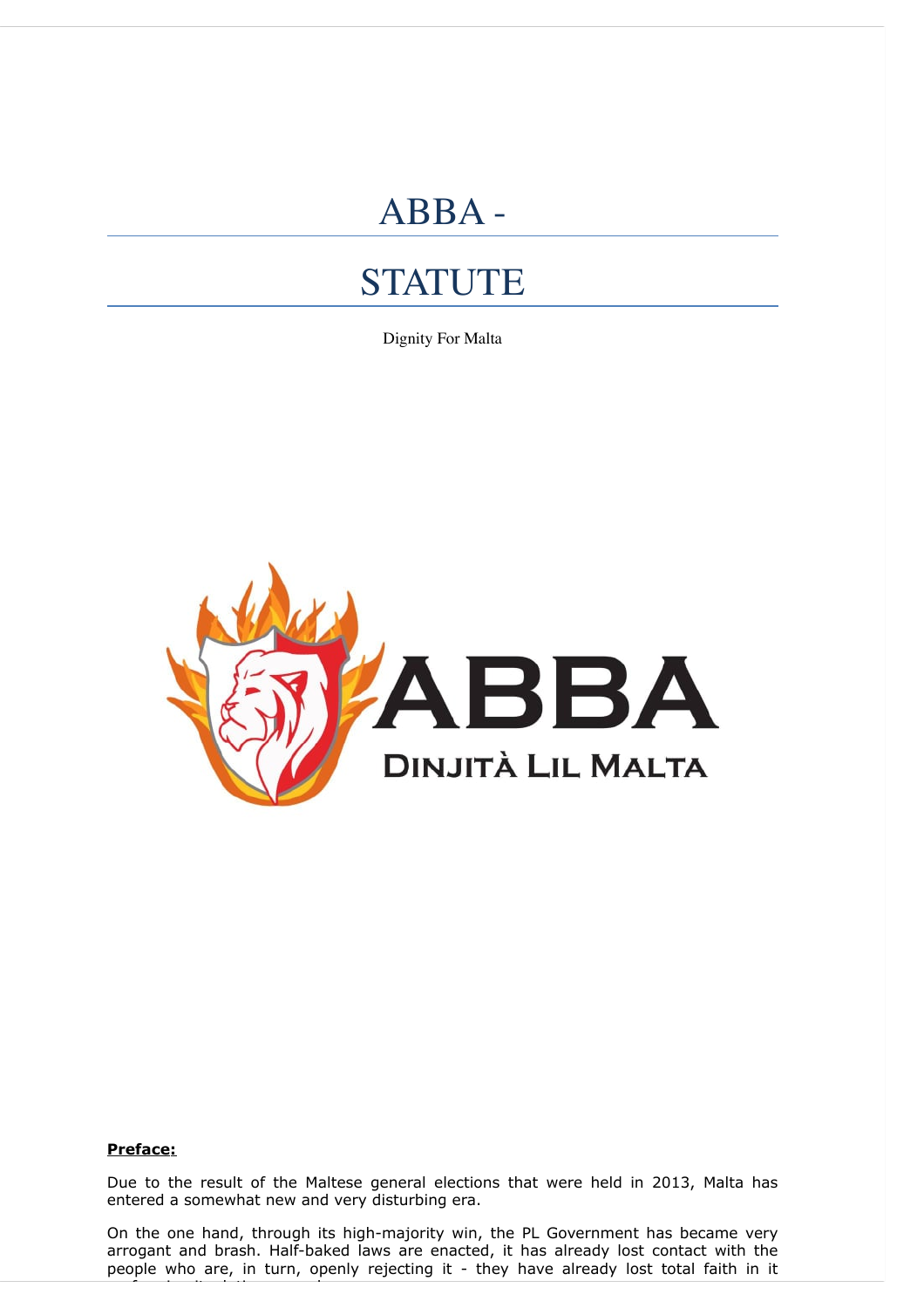performing its duties properly.

A new style has therefore emerged that is surely bereft of (and one might argue even against) the fundamental and original beliefs of the Labour party/left wing. The Government seems to be run more like a club of a few businessmen and a few close friends rather than one that safeguards the interest of the people of Malta first and foremost. Key electoral promises have not been kept, the various 'roadmaps' announced with much fanfare before are exposed to be non-existent and the Constitutional law itself is clearly being broken continually. Foreign governments/parliaments are clearly denying claims made by this government regarding agreements made/not made and all of this is embarrassing to our good reputation abroad. It is clearly putting long-established friendships with other countries at a great strain.

Through this worrying behaviour, Malta is now facing potential, real and new dangers. The economic, political & regional stability that we have so far enjoyed is now being threatened.

On the other side, the people have clearly rejected the Nationalist Party's previous performance in government and by the most clear of terms has voted it back into the opposition. It is financially and ideologically bankrupt and needs to rebuild from scratch in order for it to re-establish any form of credibility back with the voting population. Even worse the internal rifts are now in the public domains and instead of gaining points in the electoral race, PN is actually losing points - it is not a viable alternative to the present government in the forthcoming elections.

In effect, we have far too strong a government that is behaving like a bully and at the same time there is no tangible, effective or even serious opposition to offer any form of redress or democratic balance.

**Not only then have Malta's democratic, constitutional and legal rights been dismantled but even worse we have now been economically grey-listed by the international legal/economic community. The future then is not looking good and something must be done immediately to correct this current state of affairs.**

This necessity has resulted in the coming together of like-minded people from both sides of the political spectrum. Regardless of their preferred political orientation, they have united in a common and singular cause: to put above all else the National issues and interest which effects us all equally and that we feel are not being looked after/run properly by the two major parties.

We have formed a large enough nucleus - a party of serious-minded people who feel that we must step in to fill a serious gap in Maltese society. We wish to represent all those who feel neglected, used and abused by the present political parties, who feel that the two main parties no longer represent our own aspirations, beliefs and needs.

This is the situation which led to the birth of the ABBA party. A party that came together naturally as the two parties became more liberal, less faithful to core beliefs and finally just a shell of their original self. We intend to offer a **viable alternative** to the two parties and a **serious leadership** in order to offer solutions that we believe will see this once proud Nation return to its former national and international high standing with standards that we once enjoyed.

This is why we are **ABBA** and why we insist on **real change.**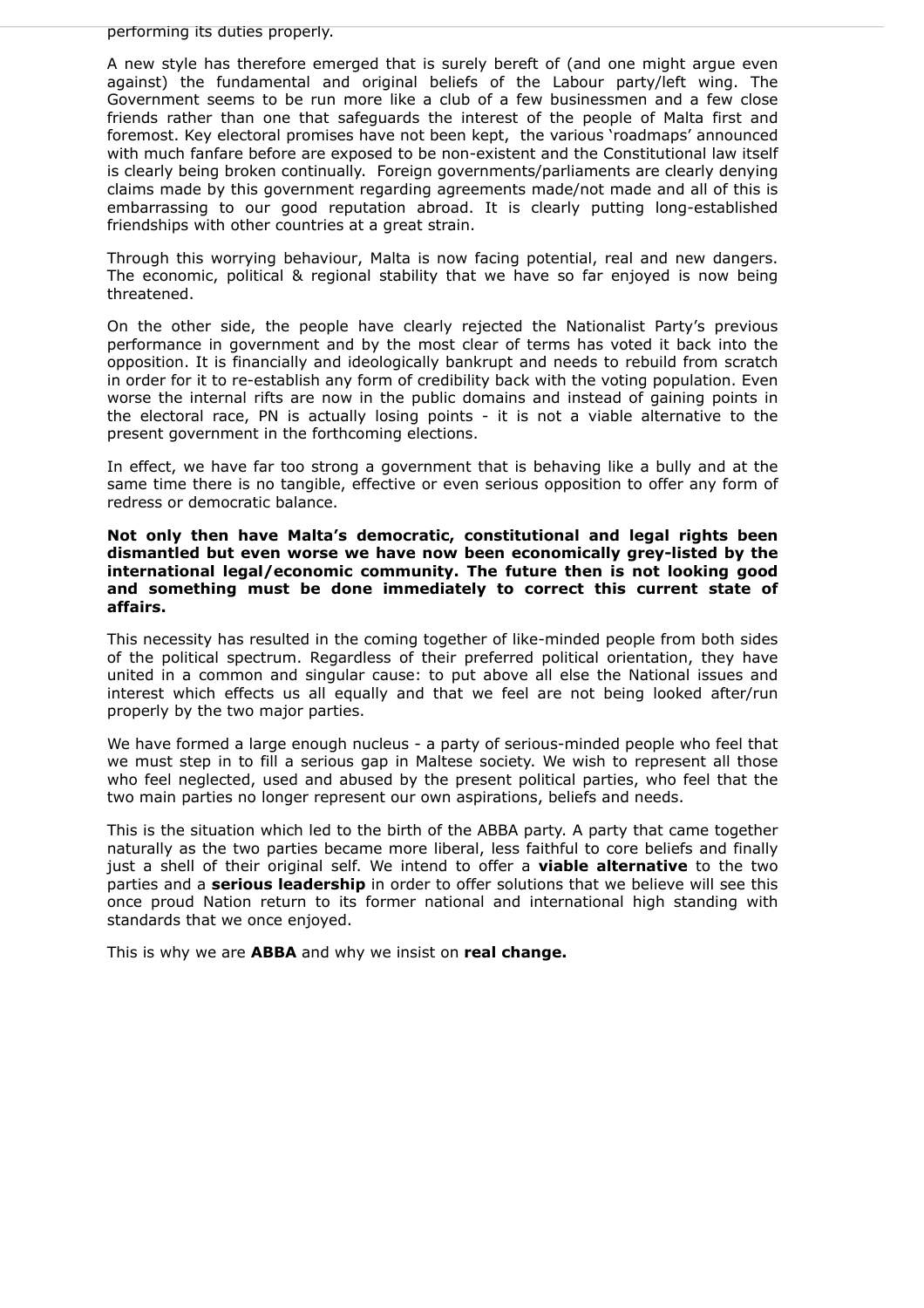## **Article 1. The name and logo of the party.**

- **1.** The name of our party is: **ABBA.**
- **2.** The logo of our party is made up the words **"ABBA"** written horizontally. A red lion stands in front of a white & red painted shield which in turn stands in front of tongues of fire.

#### **Article 2. The aims of ABBA party.**

With the above in mind, ABBA party members will work towards the following aims:

1. ABBA party wants a revocation of the Lisbon Treaty and wants a totally new agreement with the EU; this new treaty will also not prohibit us in anyway from reaching new agreements with other non-EU countries/states.

Malta must regain its sovereignty and all rights that such sovereignty affords us.

Final decision making regarding Malta must be in the hands of the Maltese Representatives at National level and not in the hands of the EU or anyone else.

The Maltese people also have an inalienable right to change any existing agreement that goes against the Maltese Constitution as written on the 13th of December 1974.

2. We will represent all those who are against how EU and present national parliamentary affairs are being carried out and those who,like us,believe that what is presently happening is not in the best interest of the Maltese people.

3. We will work diligently and in a way that respects the people's intelligence. We will show clearly that there are alternate and better ways, both from within and outside the EU, whereby in the next EU elections, the population can vote first and foremost in their own best interest.

4. We will not accept lies or distortion of the truth that everyone is presently very much aware of. We will both show and tell the truth as it is, in order for the people to have viable alternatives to what is presently being presented as 'the only way forward'.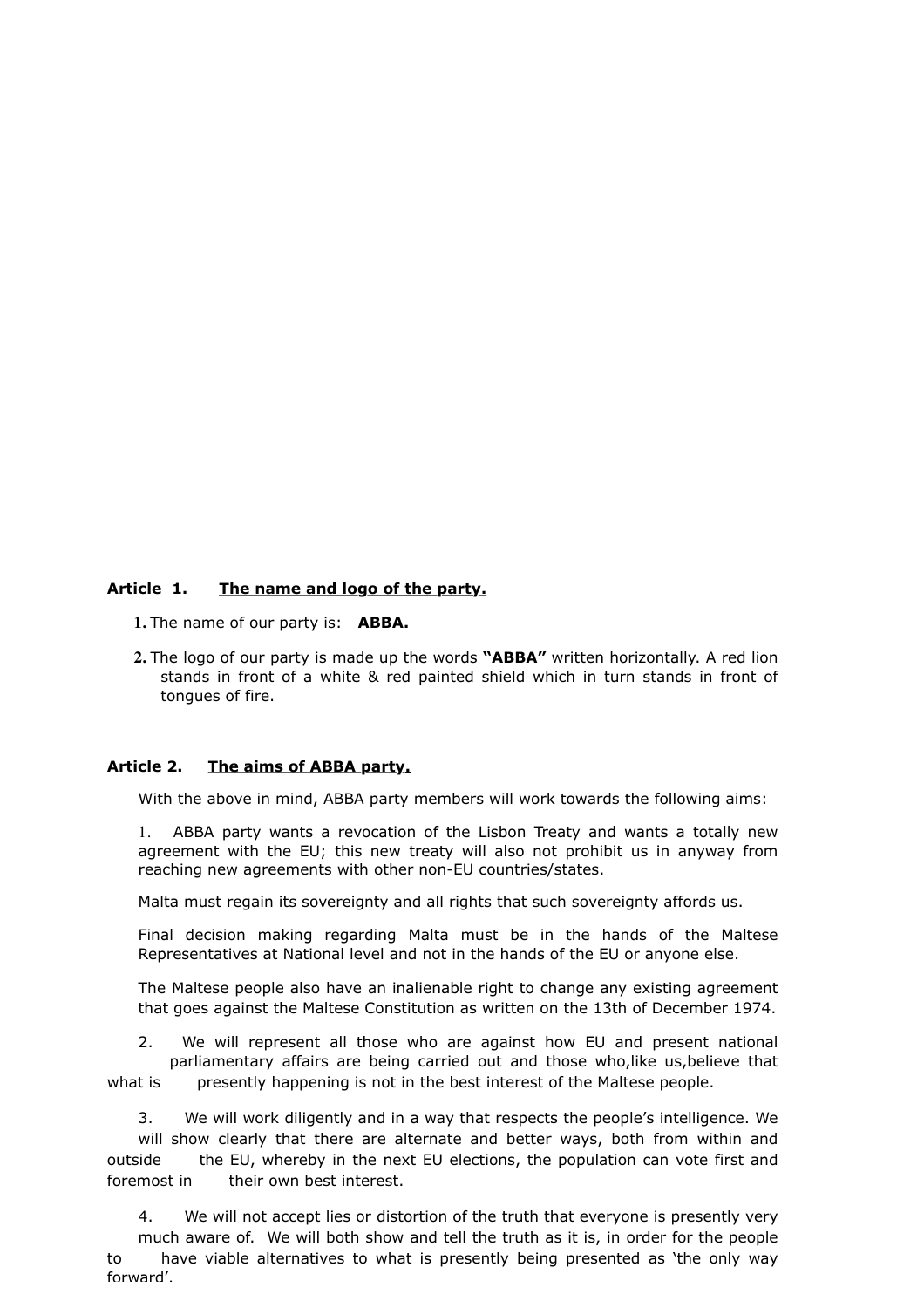forward'.

5. We will strengthen and reaffirm Malta's Neutrality as per the present Constitution which was and still is legally supreme over any other agreement even that with the EU.

6. The law as per our Constitution has and still is blatantly being broken in the interest of the few, of other foreign governments and the EU and is clearly being broken against the best interest of the Maltese Nation. We will therefore take it upon ourselves to defend the Constitution and law without which our democracy will fail to function properly.

7. We will strengthen our Neutrality by adhering to a political policy of actively seeking peace and disarmament especially within the Mediterranean.

8. Illegal immigrants will be sent and allowed to continue on their way as is their wish.

9. Direct competition between local workers and foreigners will not continue and we will work hard to remove the worsening work conditions presently being experienced.

10. We will work so that the EU will be rebuilt on the pillars of proper democracy and will not carry on being controlled by the few that are not even elected by the EU citizens.

11. As long as it foremost is in the interest of Malta, we will work with any/several local EU and international political/non-political organisations who agree with some or all of our aims mentioned above.

## **Article 3. Membership.**

Membership in ABBA party is open to Maltese citizens residing in Malta or abroad as well as to foreigners living both in Malta or abroad. All people who believe in and actively effect the beliefs of ABBA as outlined in Article 3 above is welcome. Whilst we have no objection to members being also members of other groups or organisations but such membership must be declared on application to join ABBA party.

The Executive Committee reserves the right to refuse membership application or membership renewal without having to give any reason for doing so. It also has a right cancel membership with immediate effect if it deems this action appropriate to safeguard the interest of ABBA party itself.

- 1. Membership is of an annual nature consisting of 12 months starting from  $1<sup>st</sup>$ October to 30<sup>th</sup> September.
- 2. The nominal and annual membership which must be paid on application and immediately on renewal will be decided by the Executive Committee and may change at their discretion.
- 3. All paid up members have a right to take part in the ABBA party's Annual General Meeting (AGM).
- 4. Paid up members have a right contest for any post or position within ABBA party.
- 5. Members have a duty to abide by all directives that are effected by the Executive Committee from time to time.
- 6. The party has the right to call for disciplinary action against any member, that may include permanent or temporary exclusion/expulsion, who is found to be in breach of any directive or is manifestly harming the party through their actions. In turn, the member has a right to a fair hearing on any such complaint and also the right to defend himself against any accusation brought against them.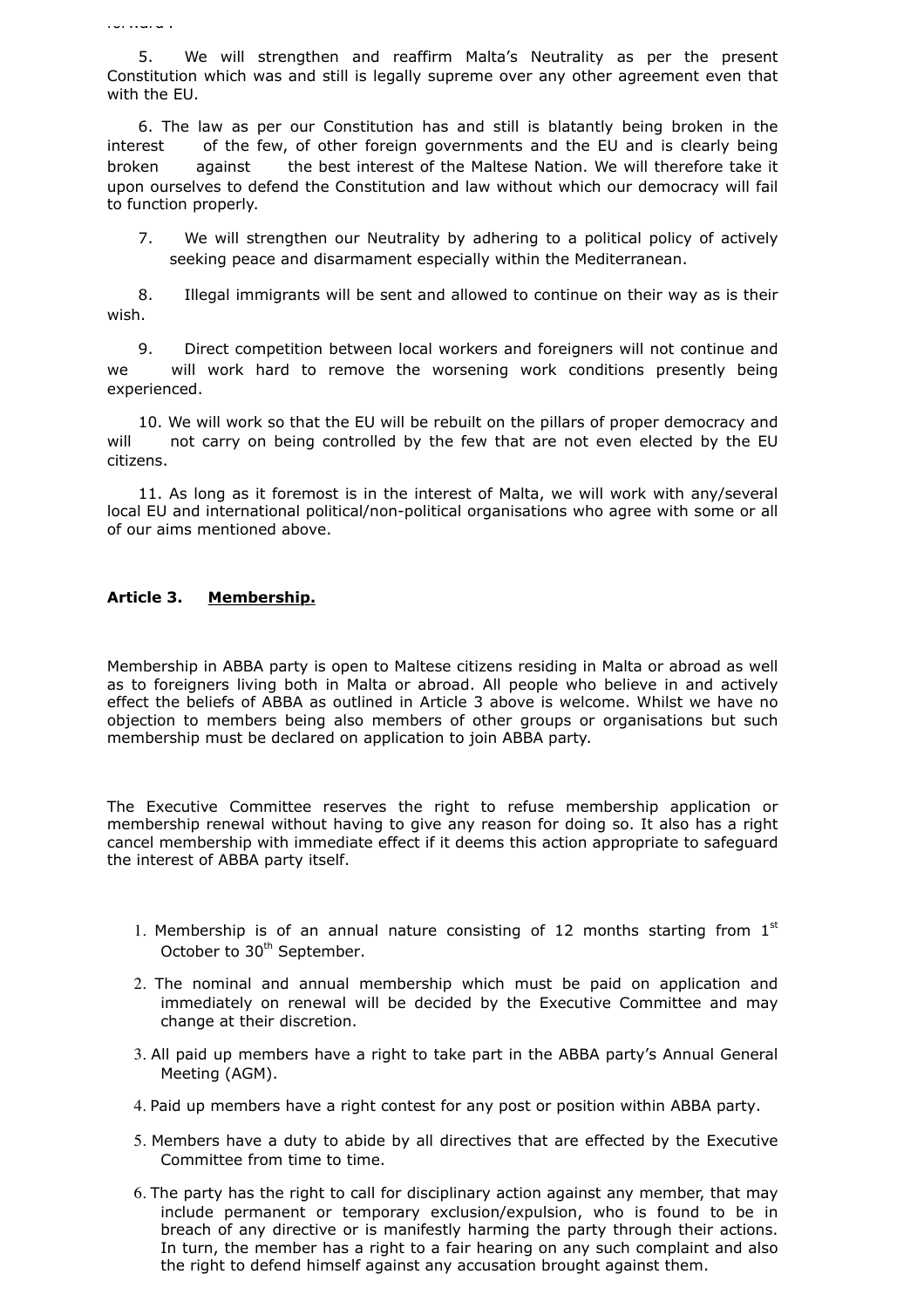7. Anyone wishing to leave the party by their own free will may do so by presenting a letter stating so clearly addressed to the secretary general of the party.

#### **Article 4. Structure of ABBA**

The structure of the party once properly formed will take shape as follows:

- 1. Ordinary Members;
- 2. Executive Committee;
- 3. Annual General Meeting;
- 4. Administration;
- 5. Local and district branches.

#### **Article 5. Administration**

 1. ABBA party has an Executive Committee made up of at least the following administrative roles:

**Leader of ABBA Ivan Grech Mintoff Secretary General** Matthew Grech **Financial Secretary Romina Magro** Romina Magro

**Members** Alex D'Agata

David Vella

 2. The Executive Committee also has the right to appoint other officials according to the needs of the board as and when they arise.

1. All posts are filled during a voting process that takes place in the AGM but the Committee also has the right to provisionally fill in any vacancies that might

arise until the AGM is convened next.

2. The executive Committee is responsible for the running of ABBA party in between one AGM and another